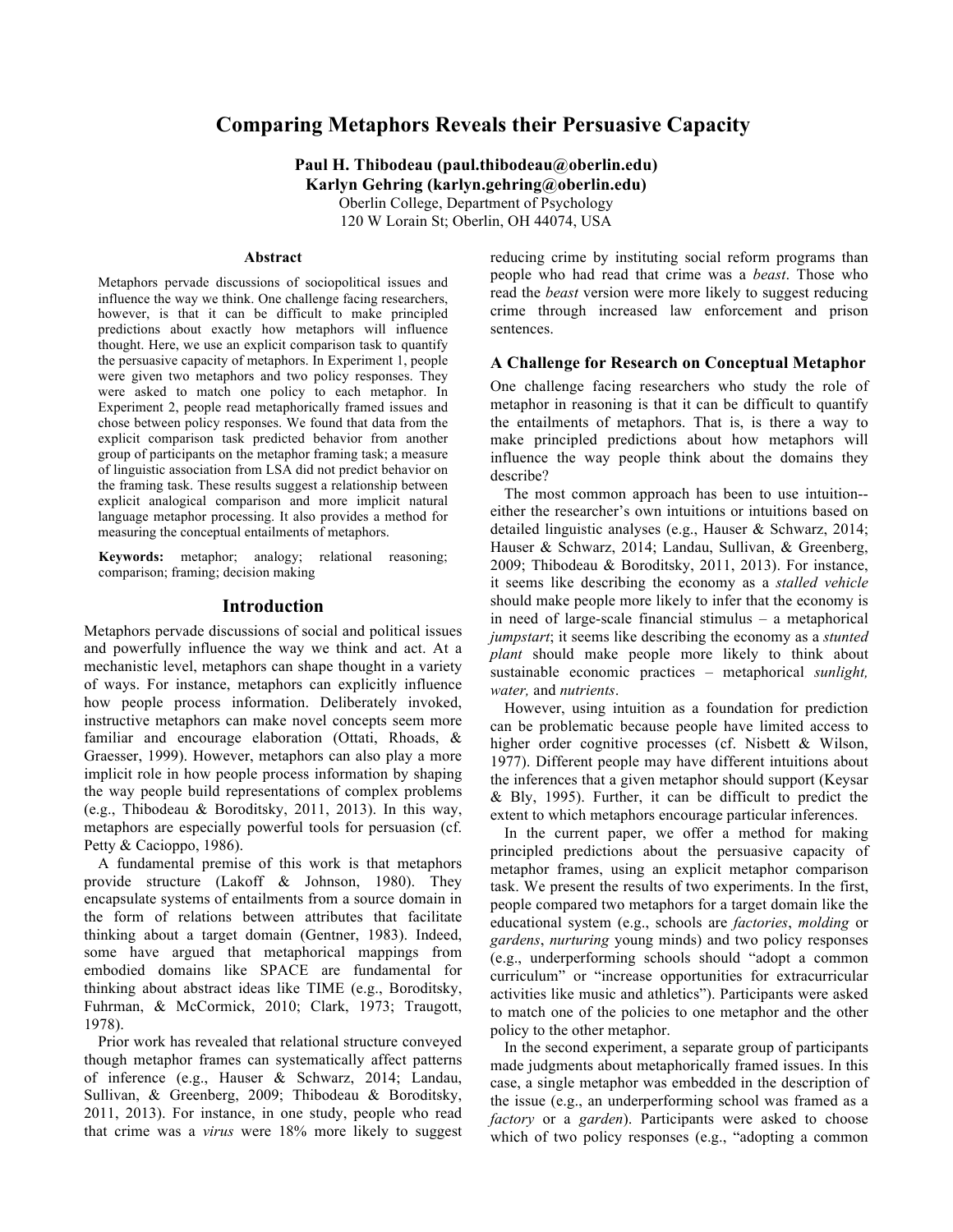curriculum" or "increasing opportunities for extracurricular activities"), in their opinion, would lead to a better outcome.

Our hypothesis was that judgments from the first experiment – the explicit comparison task – would predict the persuasive influence of the metaphors in the second experiment – the metaphor framing task. Such a finding would be valuable for key theoretical and practical reasons.

On theoretical grounds, the finding would suggest a relationship between explicit analogical comparison and relatively implicit metaphor processing (Bowdle & Gentner, 2005; Kurtz & Gentner, 2013). Indeed, one alternative hypothesis was that we would not find a relationship between patterns of behavior on the two experiments because processing metaphors in natural language engages different mechanisms than deliberate comparison (Keysar, Shen, Glucksberg, & Horton, 2000; but see Thibodeau & Durgin, 2008). Reading conventional metaphors in natural language may not sufficiently evoke the conceptual entailments of the frames.

This method also allows us to test the possibility that metaphors influence thought because of their linguistic associations rather than conceptual entailments (McGlone, 2011). To predict behavior on the metaphor framing task, we pit judgments from the metaphor comparison task against a measure of semantic association, gathered from Latent Semantic Analysis (LSA; Landauer, Foltz, & Laham, 1998). We predicted that patterns of behavior from the explicit comparison task would be more strongly related to patterns of behavior on the metaphor framing task because natural language metaphors are more than linguistic primes (Thibodeau & Boroditsky, 2011, 2013). On this view, metaphors instantiate conceptual structure, which influences how people build representations of target issues.

There are also several practical advantages to quantifying the persuasive capacity of metaphor frames with an explicit comparison task. For instance, this method avoids idiosyncratic biases that may be associated with any individual conducting a linguistic analysis. It also provides a means of quantifying the degree to which a metaphor frame lends support for a target issue. Larger differences between the metaphors on the explicit comparison task should indicate more persuasive metaphor frames.

## **Methods**

### **Participants**

We sampled 600 participants in the first experiment and 1,200 participants in the second experiment. Roughly 100 participants were exposed to each stimulus item in each experiment. We recruited and paid people \$1.00 in exchange for participation through Mechanical Turk. We used Turk's exclusion criteria to ensure that participants lived in the United States and had a good performance record (at least 90% approval on previous tasks). We also required that participants be at least 18 years old.

In Experiment 1, data from 3 participants were excluded because an incorrect completion code was submitted. In Experiment 2, data from 125 participants were excluded

because an incorrect completion code was submitted or because they had participated in Experiment 1.

In both experiments our samples included slightly more males (56% and 51%) than females. The average age of participants was  $34.4$  ( $sd = 12.2$ ) in Experiment 1 and  $32.4$  $(sd = 10.3)$  in Experiment 2.

# **Materials & Design**

Ten descriptions of socio-political issues were created for the two experiments. For each issue, we designed two metaphor frames and four policy responses. The two metaphor frames seemed to have different conceptual entailments. The four policies for each issue were chosen to reflect real world proposals; some were constructed to be more consistent with the entailments of one of the metaphors and others were constructed to be more consistent with the entailments of the other (e.g., "adopting a common curriculum" seemed to be more consistent with a *factory* metaphor for education, whereas "increasing opportunities for extracurricular activities like music and athletics" seemed to be more consistent with a *garden* metaphor).

In Experiment 1, participants read each issue and matched policy proposals to metaphors in an explicit comparison task. In Experiment 2, participants read each issue and were asked to judge which of the policies seemed best (in their opinion). In Experiment 2, unlike Experiment 1, a single metaphor frame was embedded in the description of the issue. Participants in this experiment were only exposed to one of the two metaphors for each domain. We used data from the first experiment to predict behavior on the second experiment.

The order of the stories and response options were randomized between participants in both experiments. The full instructions for the two experiments and example stimuli are shown below.

**Experiment 1: The Comparison Task** In the comparison task (Experiment 1), people were presented with a description of an issue (e.g., education) and a pair of metaphor frames (e.g., *factory* and *garden*). The description of the education issue read:

Norwalk is a city with an education problem. Historically, the schools have been excellent. Unfortunately, in recent years, there have been cuts to the budget, which have forced the city to fire teachers and eliminate extracurricular activities. Each year a smaller and smaller number of students have graduated who meet the standards that city officials hope to achieve. A recent assessment found that a minority of students were able to read at their grade level and that more and more are dropping out.

Participants were told that different metaphors were being used to support different policy interventions. For instance: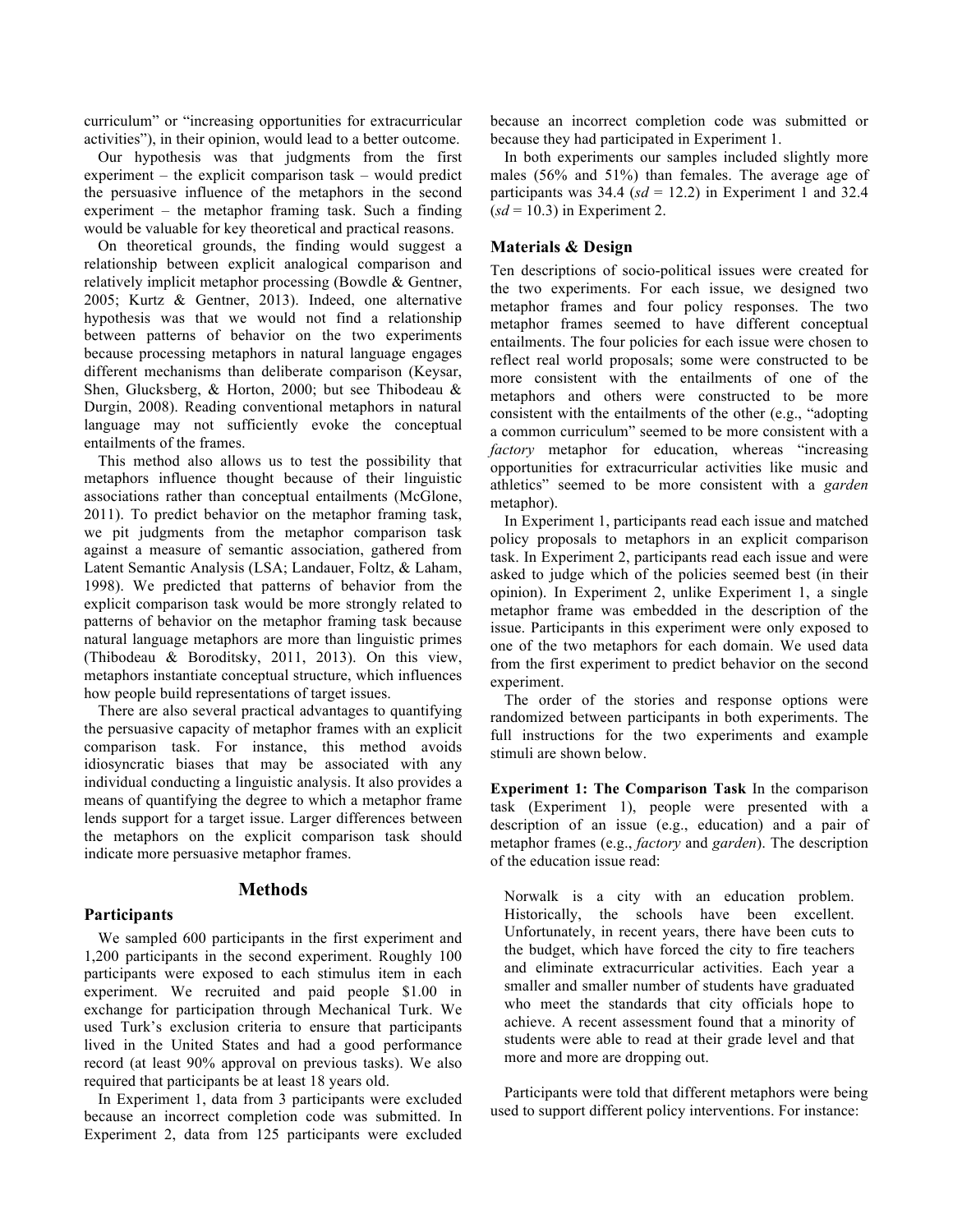The city's officials know that they have to change certain policies in response to the problem, but they aren't sure which policies to change or how much to change them. Two of the city's officials are leading this debate and they tend to talk about the problem in different ways.

One argues that "Schools are factories, attempting to mold young minds."

The other argues that "Schools are gardens, attempting to nurture young minds."

The participant's task was to match an intervention to each metaphor. The instructions for this part read:

What should officials emphasize to improve school performance? Pick the item that you think is most consistent with the factory expression, then drag and drop that item into the 'Factory' box. Do the same with the proposal that is most consistent with the garden expression and drag and drop it into the 'Garden' box.

We designed four policy responses for each issue. For example, the following four options were adapted from current real-world policy proposals for education:

- 1. Increase extracurricular opportunities like music and athletics
- 2. Increase the diversity of the student-body
- 3. Adopt a common curriculum
- 4. Conduct more rigorous teacher assessments

Participants in the comparison task were presented with a subset of two of the four possible response options. This created six versions of each stimulus item. Each participant read one version per domain (i.e. everyone read and responded to 10 issues).

**Experiment 2: The Metaphor Framing Task** The metaphor framing task (Experiment 2) was a betweensubjects test of the persuasive capacity of the metaphors. Participants in this experiment read issues with metaphor frames embedded in the text. The metaphor was not highlighted in Experiment 2, nor were participants instructed to choose responses that they thought were consistent with the metaphors they were given. For instance, the education story read:

Schools are {factories/gardens}, attempting to {mold/nurture} young minds. Norwalk is a city with an education problem. Historically, the schools have been excellent. Unfortunately, in recent years, there have been cuts to the budget, which have forced the city to fire teachers and eliminate extracurricular activities. Each year a smaller and smaller number of students have graduated who meet the standards that city officials hope to achieve. A recent assessment found that a minority of students were able to read at their grade level and that more and more are dropping out.

The city's officials know they must make policy changes in response to the problem. Which of the following should officials emphasize to improve school performance?

Participants were asked to choose between two interventions. There were 12 versions of each stimulus item in the metaphor framing task (six for each metaphor frame). Each participant read one version of each stimulus item (i.e. everyone read and responded to 10 issues).

**Using LSA to Measure Lexical Association** We used LSA to measure the lexical association between the metaphor frames and response options. We did this three ways, computing the relationship between:

- 1. The metaphoric words and policy descriptions.
- 2. The sentence that contained the metaphor(s) and policy descriptions.
- 3. The entire metaphorically framed report and policy descriptions.

The three methods for quantifying semantic association were significantly correlated with each other (*r*[78] = .740, between methods 1 and 2;  $r[78] = .423$ , between methods 1 and 3;  $r[78] = .779$ , between methods 2 and 3; all  $ps <$ .001). Here, we report analyses using the first method because it maximized the variability of the scores between metaphor conditions. The results were similar when we used methods 2 and 3.

# **Results**

The results of Experiment 1 revealed substantial variability in the degree to which policy interventions were associated with metaphors. On average, there was a 39.803 percentage point difference in the associations between metaphors and policies ( $sd = 21.895$ ; range: 4.4 to 81.6). In some cases, there was overwhelming agreement in how the responses should be paired with the metaphors. For instance, almost all participants (84.6%) thought that "adopting a common curriculum" was a better fit to a *factory* metaphor for the educational system and that "increasing extracurricular opportunities for students" was a better fit to a *garden* metaphor; only 15.4% of participants thought that "adopting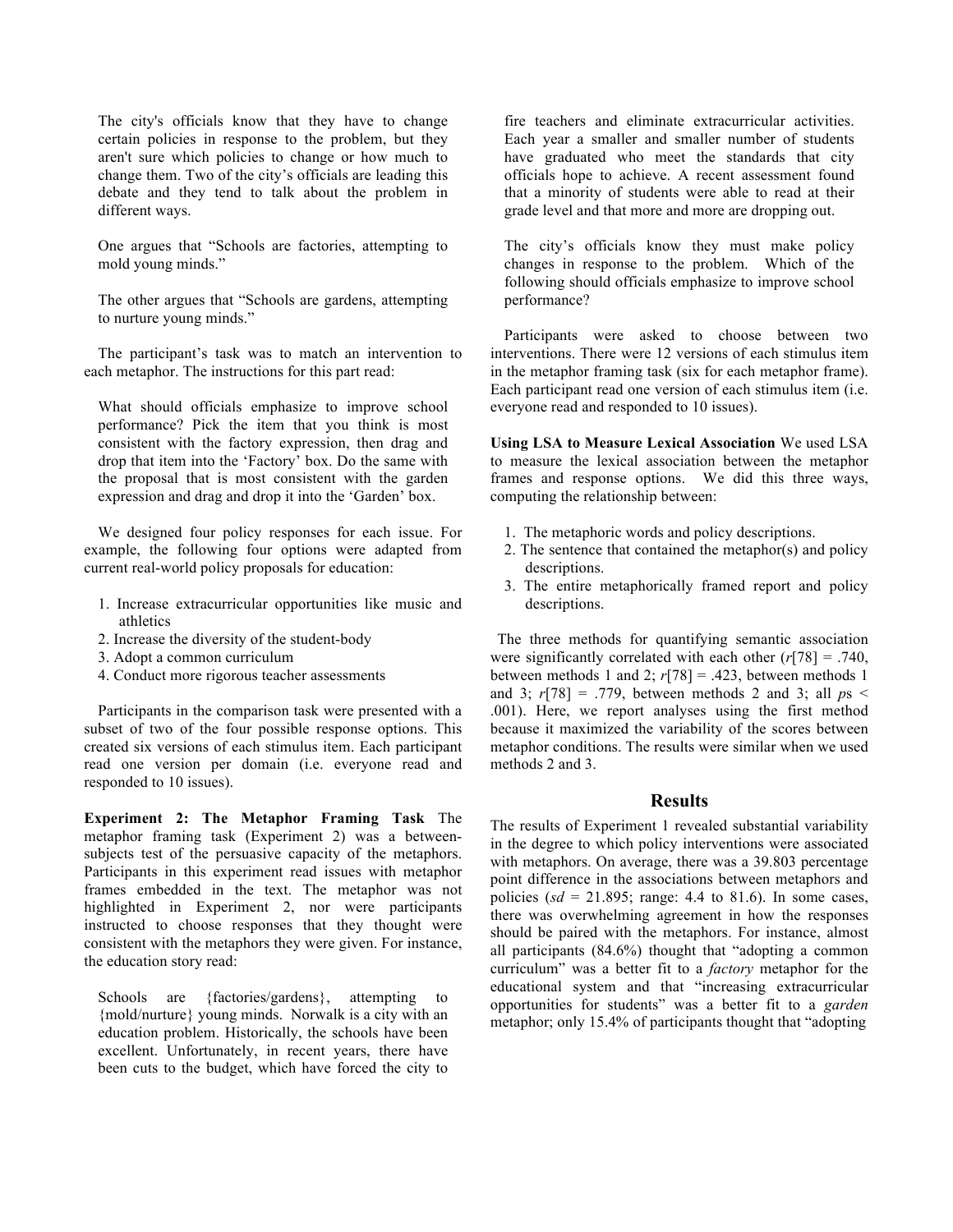| Intervention 1:                  | Intervention 2:      | Comparison Task |         |             | <b>Framing Task</b> |         |         |
|----------------------------------|----------------------|-----------------|---------|-------------|---------------------|---------|---------|
|                                  |                      | Garden          | Factory | <b>Diff</b> | Garden              | Factory | Diff    |
| Extracurricular<br>opportunities | Common<br>curriculum | .846            | .154    | .692        | .593                | .490    | .103    |
| Extracurricular<br>opportunities | Student diversity    | .620            | .380    | .24         | .871                | .879    | $-.008$ |

**Table 1**. The proportions of participants who chose Intervention 1 ("Increase extracurricular opportunities like music and athletics") over Intervention 2 in the Comparison Task (Experiment 1) and the Framing Task (Experiment 2). Correlations were run on the difference scores from the two experiments.

a common curriculum" was better fit to the *garden* metaphor and that "increasing extracurricular opportunities" was a better fit to the *factory* metaphor<sup>1</sup> (a difference of 69.2) percentage points;  $84.6 - 15.4$ ).

In other cases, there was less agreement as to how the response options paired with the metaphors. For instance, a small majority of participants (62.0%) thought that "increasing the diversity of the student body" was a better fit to a *factory* metaphor and that "increasing extracurricular opportunities" for students was a better fit to a *garden* metaphor for the educational system (a difference of 24.0 percentage points;  $62.0 - 38.0$ ) (see Table 1).

Similarly, the results of Experiment 2 revealed substantial variability in the degree to which the metaphors influenced people's policy preferences. On average, changing the metaphor frame led to a 7.112 ( $sd = 6.223$ ) percentage point shift in policy preference (range: 0.1 to 34.1). For instance, those who read that the educational system was a *factory* were almost equally likely to think that schools should "increase extracurricular opportunities for students" (49.0%) as to think that schools should "adopt a common curriculum". However, people who read that the educational system was a *garden* were more likely to think that schools should "increase extracurricular opportunities for students" (59.3%) over "adopting a common curriculum". In this case, changing the metaphorical frame for the educational system from *factory* to *garden* led to a shift in 10.3 points (or 21%) in participants' preference for these two policies (see Table 1).

However, changing the metaphor for the school system did not seem to affect whether people preferred "increasing the diversity of the student body" compared to "increasing extracurricular opportunities for students". When the educational system was framed as a *factory*, 87.9% of participants thought the schools should "increase extracurricular opportunities for students"; when the educational system was framed as a *garden*, 87.1% of

participants thought the schools should "increase extracurricular opportunities for students." In this case changing the metaphor for the educational system from *factory* to *garden* led to a shift in .8 points (less than 1%) in participants' preference.

We used the difference scores from the two experiments to compute a correlation between patterns of behavior on the two tasks. For instance, people were 69.2 percentage points more likely to think that "increasing extracurricular opportunities" (compared to "adopting a common curriculum") was a better fit to the *garden* than *factory*  metaphor in the comparison task; a separate group of people were 10.3 percentage points more likely to endorse this policy response for an underperforming school that was framed as a *garden* compared to when the underperforming school was framed as a *factory* (see the "Diff" columns of Table 1).

Consistent with our hypothesis, the results of the two experiments were significantly correlated,  $r[58] = .290$ ,  $p =$ .025. That is, the metaphor frames showed a larger effect on policy preferences in Experiment 2 when they were judged as better fits to a given metaphor in Experiment 1 (see Figure 1).



**Figure 1**. Scatterplot of the relationship between difference scores from the Comparison and Framing Tasks (Experiment 1 and Experiment 2).

For some issues, the correlation between the results of the two experiments was particularly strong. For instance, descriptions of a relatively mundane story about pool

<sup>&</sup>lt;sup>1</sup> Because there are two metaphors and two response options in this task, the percentage of responses that matched the first intervention to the first metaphor is equal to the percentage of responses that matched the second intervention to the second metaphor (i.e. in this case, 84.6% of people matched "common curriculum" to *factory* and matched "extracurricular opportunities" to *garden*; in contrast, 15.4% of people matched "extracurricular opportunities" to *factory* and "common curriculum" to *garden*).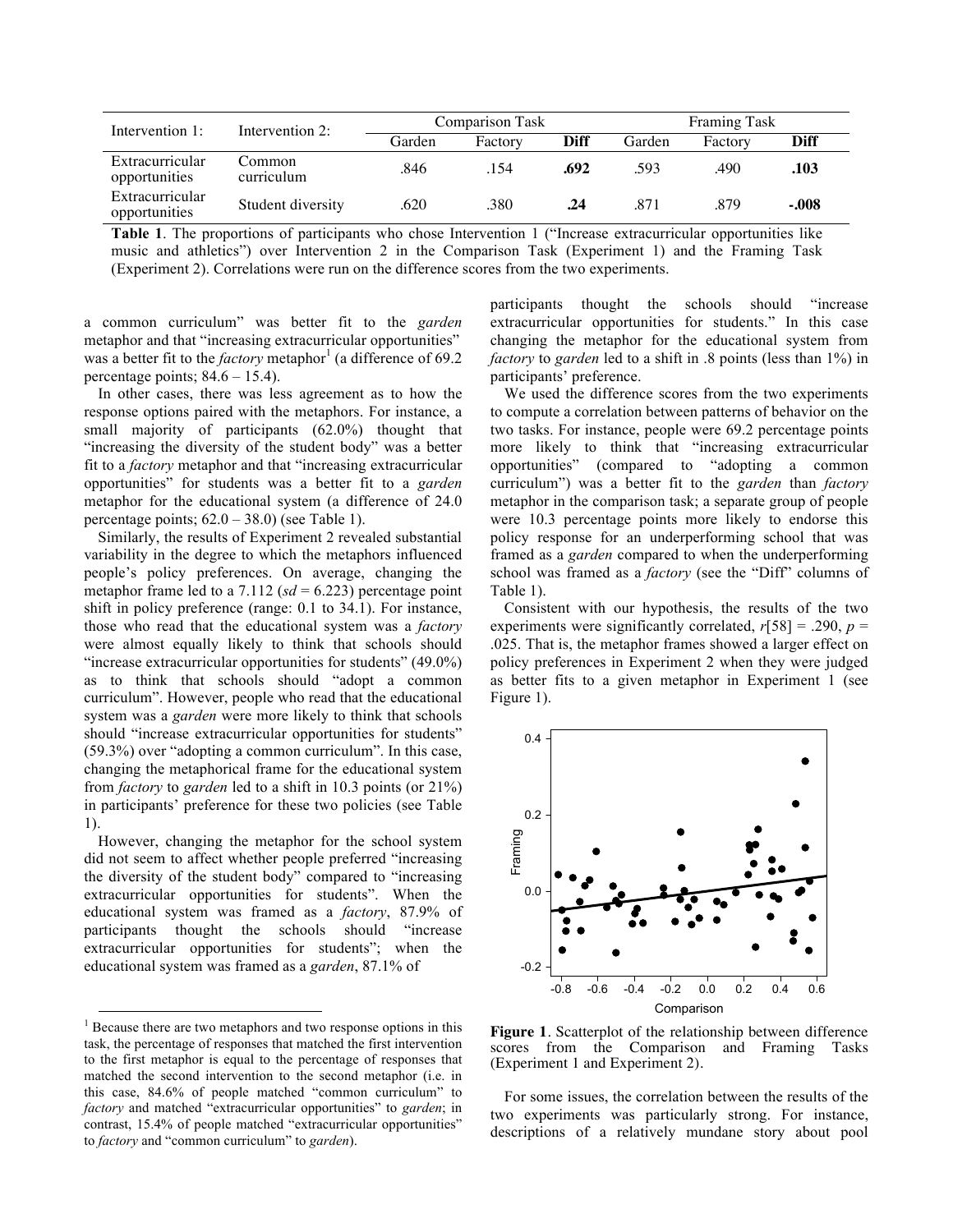players showed a remarkably high correlation across experiments,  $r[4] = .651$ ,  $p = .161$ . In contrast, the relationship between the results of the two experiments was virtually zero for the stories relating to the educational system,  $r[4] = .018$ ,  $p = .974$ .

One explanation for this variability is that people were more persuaded by the metaphors for relatively mundane issues (e.g., pool: in which a billiards player was compared to a *sniper* or *detective*; science: in which conducting research was compared to *climbing a mountain* or *solving a puzzle*) and less persuaded by the metaphors for relatively important real world issues (e.g., education, crime, cheating: in which an administrator was compared to a *boxer fighting* for or a *goalkeeper defending* the integrity of tests like the SAT).

Another possibility is that some of the metaphors may have been more apt (Jones & Estes, 2006) or conventional (Bowdle & Gentner, 2005) than others (or more clearly related to the policy responses), leading people to be better able to access the conceptual entailments of the frames.

| Issue             | Comparison | <b>LSA</b> |
|-------------------|------------|------------|
| Cheating          | 0.084      | $-0.426$   |
| Clinic            | $-0.206$   | 0.205      |
| Crime             | 0.235      | 0.066      |
| Education         | 0.018      | $-0.798$   |
| Income inequality | 0.563      | $-0.843$   |
| Nature            | 0.494      | $-0.736$   |
| Real estate       | 0.517      | $-0.780$   |
| Politics          | 0.701      | $-0.131$   |
| Pool              | 0.651      | 0.694      |
| Science           | 0.459      | 0.057      |

**Table 2**. The first column shows correlations between the data from the comparison and metaphor framing tasks by issue; the second column shows correlations between the measure of semantic association from LSA and behavior on the metaphor framing task by issue.

Although the correlations are positive for nine of the 10 issues, we did find a negative correlation between data from the two tasks for one issue: a description of a health clinic. We think this may be because the words used to represent the metaphors for that issue in Experiment 1 may have misled participants. In that case, the clinic was described as a *manufacturing plant* or *ecosystem* that had a breakdown in the *assembly line* or *network*. We used the words *assembly line* and *network* rather than *manufacturing plant* and *ecosystem* to reference the two metaphors in the comparison task (i.e. "Pick the item that you think is most consistent with the assembly line / network"). For each of the other issues we used the first word or phrase that instantiated the metaphors, which, in this case would have been *manufacturing plant* and *ecosystem*. In addition to being the first words that instantiate the two metaphors, these words seem to better reflect the underlying conceptual metaphors that were instantiated for this issue (e.g., the word *network* seems like it could reference a *manufacturing plant* or an *ecosystem*). When data from this item are excluded, the correlation between data from the two tasks increases to  $r[52] = .468, p < .001.$ 

## **Lexical Association**

We also used a measure of semantic association from LSA to predict behavior on the metaphor framing task. This allowed us to test the possibility that the metaphors influence patterns of behavior on Experiment 2 because of low-level lexical associations between the frames and policies. For instance, the word *factory* may be more semantically related to "common curriculum" and the word *garden* may be more semantically related to "extracurricular actives." If this were the case, then the persuasive capacity of the metaphors may be grounded in a spreading activation mechanism (e.g., McGlone, 2011) rather than the deeper conceptual entailments of the metaphors.

We tested this possibility by computing the difference in semantic associations between the metaphor frames and each pair of policy responses. For instance, the *factory* metaphor for education was .28 LSA units more associated with "adopting common curriculums" (.52) than "increasing extracurricular opportunities" (.24). In contrast, the *garden* metaphor for education was .32 LSA units more associated with "adopting a common curriculum" (.61) than "increasing extracurricular opportunities" (.29). Then we computed the difference between the degree to which the metaphor frames were associated with the policies. In this case the LSA scores predicted that people would be more likely to select "adopting a common curriculum" (over "increasing educational opportunities") after reading the *garden* metaphor by .04 LSA units (.32 - .28). Across the full range of stimuli, this measure ranged from 0 to .18  $(M =$  $.041, sd = .038$ ).

We found that there was no relationship between this measure of semantic association and behavior on the metaphor framing task, *r*[58] = .076, *p* = .562 (see Table 2 for correlations between this measure and behavior on the metaphor framing task by issue).

When both measures – data from the comparison task and scores from LSA – were included as predictors in a linear regression model to predict behavior on the metaphor framing task, we only saw an effect of data from the comparison task. Patterns of behavior from the comparison task were predictive of patterns of behavior on the framing task,  $\beta$  = .333, *SE* = .131,  $p$  = .014. Scores from LSA were not predictive of patterns of behavior on the framing task, *β*  $= .155, SE = .132, p = .247.$  There was no interaction between these measures,  $\beta = .071$ ,  $SE = .134$ ,  $p = .599$ .

In other words, variability on the metaphor framing task was positively predicted by judgments from the explicit comparison task while the measure of semantic association was not predictive of behavior on the metaphor framing